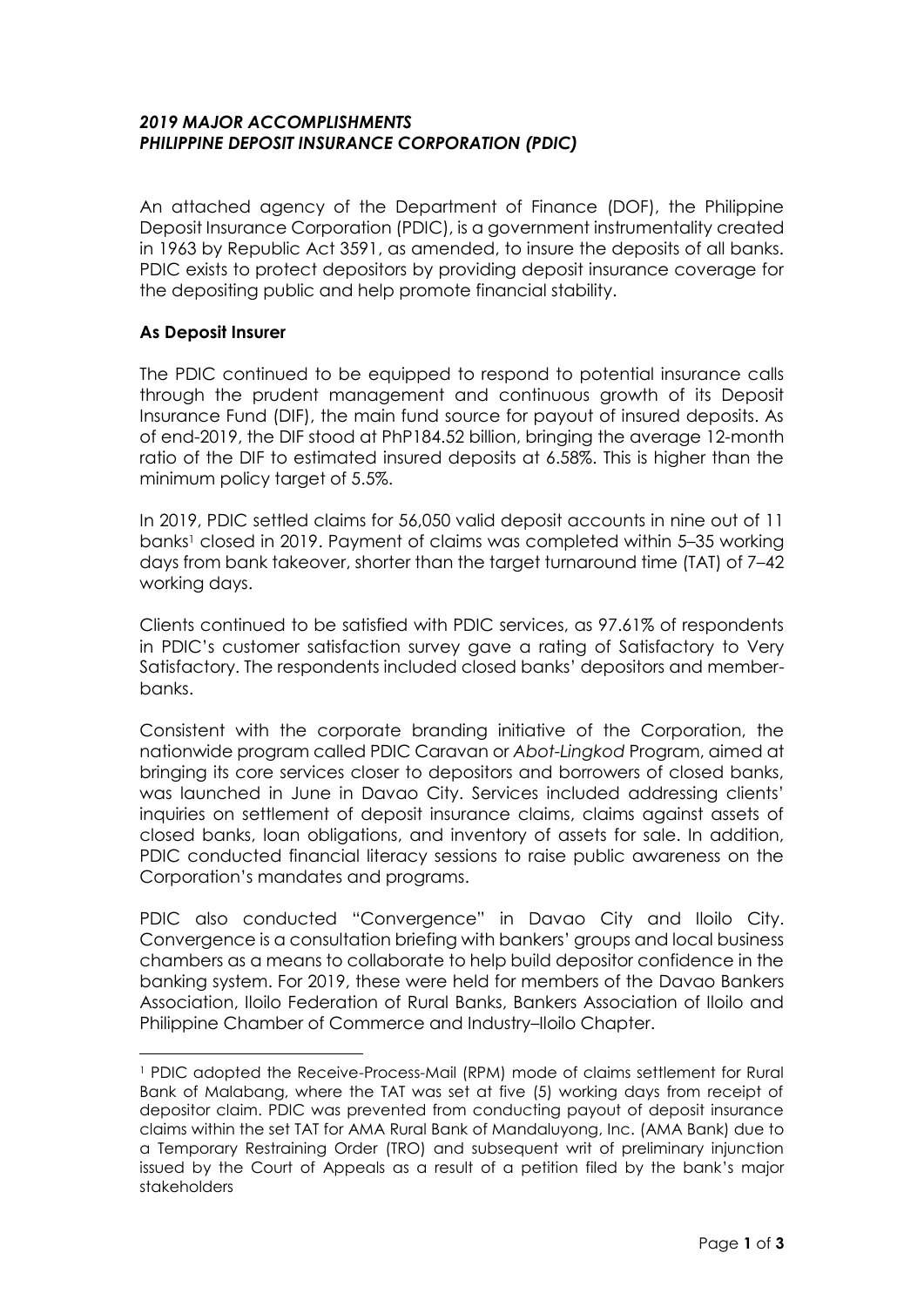The depositing public benefited from improved systems and processes of PDIC which continued to adhere to international best practices. PDIC's Quality Management Systems (QMS) for its Claims Settlement Operations (CSO) and Assessment of Member Banks (AMB) were re-certified to be compliant under ISO 9001:2015 standards.

# **As Liquidator**

PDIC prudently manages the affairs and assets of closed banks to clean up the asset portfolio of closed banks, to immediately settle creditors' claims, and to terminate the liquidation of closed banks. For 2019, PDIC disposed of 1,447 corporate and closed banks' properties through the conduct of public biddings and negotiated sale. This is 228% higher than the 441 properties disposed of in 2018.

An important initiative in 2019 to help expedite asset disposal was the launch of the PDIC Assets for Sale microsite. The web-based platform was designed to provide easy public access to the catalogue of properties available for sale, either through public bidding or negotiated sale. Complementing the microsite is the PDIC Assets for Sale page on Facebook, PDIC's participation in trade fairs, and close partnership with brokers, business chambers and local governments in various regions and provinces. These marketing efforts considerably contributed to the accelerated disposal of corporate and closed banks' assets.

PDIC resolved loan accounts in closed banks amounting to PhP1.3 billion, exceeding its target of PhP1.1 billion. Meanwhile, cash collections as of December 2019 yielded a total amount of PhP757.7 million, higher than the target of PhP496 million.

As part of PDIC's continuous efforts to expedite settlement of claims of closed banks' creditors, the Corporation filed 34 Asset Distribution Plans (ADPs) with the Liquidation Courts as of end-2019. ADPs refer to the plan of distribution of the assets of a closed bank to its creditors.

Receivership and liquidation processes continued to be enhanced to provide better client service. Aside from the ISO-certified Loans Management processes, a new process was certified under ISO 9001:2015 standards in 2019, the QMS for Real Property Disposal operations.

# **As Champion of Governance**

PDIC was recognized as one of the top 10 best-governed Government-Owned and/or –Controlled Corporations (GOCC) by the Governance Commission for Government-Owned and/or –Controlled Corporations (GCG) and the Institute of Corporate Directors (ICD), ranking second in 2017 and fourth in 2018 out of 82 GOCCs. PDIC was specifically recognized for its policies and practices in the areas of disclosure and transparency, stakeholder relations, and responsibilities of the Board.